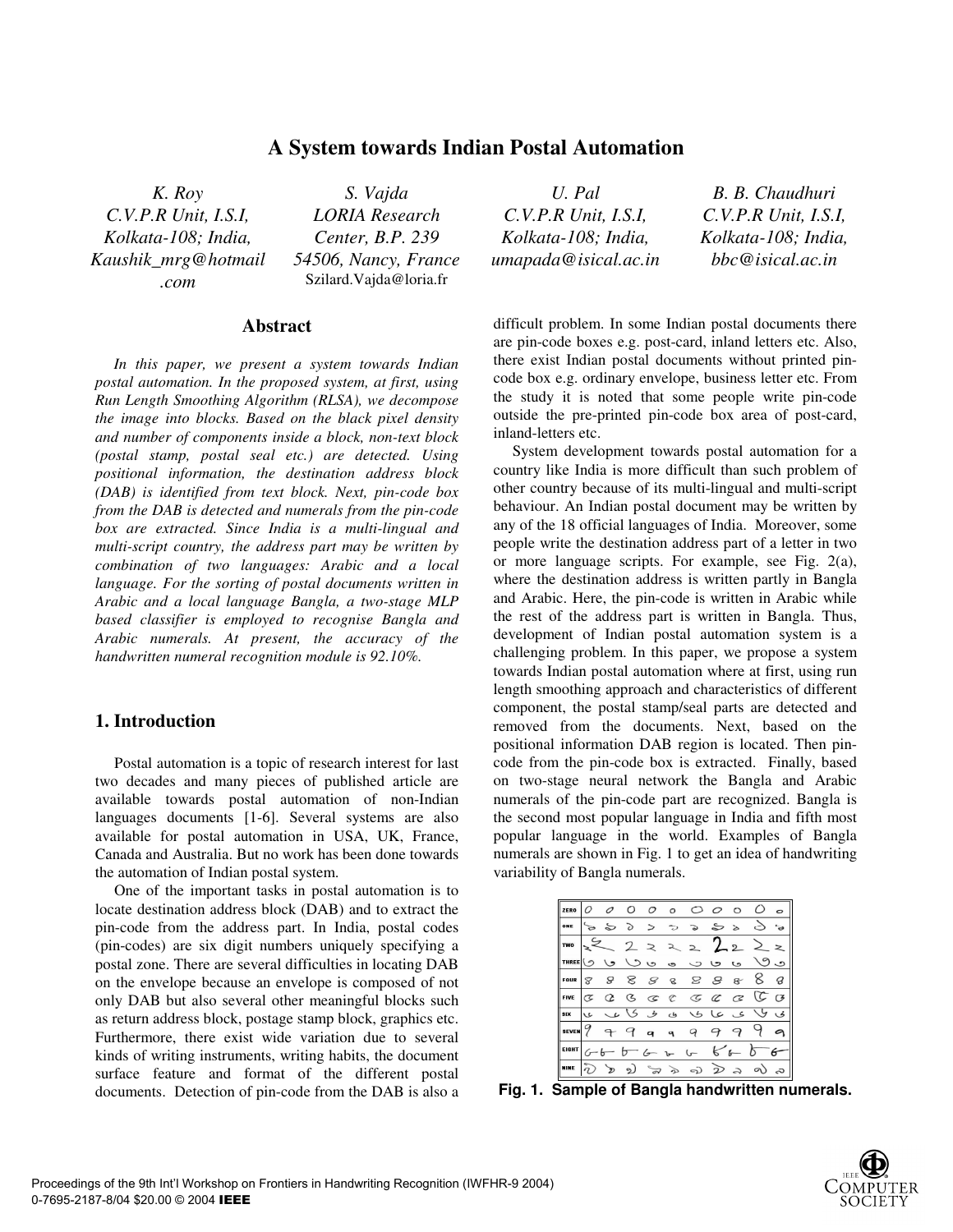Rest of the paper is organized as follows. Preprocessing including data collection, noise removal, postal stamp detection and deletion, DAB location, pin-code box detection and pin-code extraction are described in Section 2. Section 3 deals with the recognition techniques of the pin-code numerals. Finally, experimental results are provided in Section 4.

## **2. Preprocessing**

### **2.1. Data collection and noise removal**

Document digitization for the present work has been done from real life data collected from a post-office (Cossipore post office of North Kolkata circle, West Bengal, India). We used a flatbed scanner (manufactured by UMAX, Model AstraSlim) for digitization. The images are in gray tone and digitized at 300 dpi and stored as Tagged Information File (TIF) Format. We have used a two-stage approach to convert them into two-tone (0 and 1) images. In the first stage a pre-binarization is done using a local window based algorithm in order to get an idea of different regions of interest [7]. On the prebinarized image, Run Length Smoothing Algorithm (RLSA) is applied to overcome the limitations of the local binarized method used earlier. There are more powerful algorithm than RLSA, e.g. Nishiwaki et al.[8] that take care of noisy document. But at present we assume our documents are fairly clean. After this, using component labelling, we select each component and map them in the original image and the final binarized image is obtained using a histogram based global binarizing algorithm on the components [9] (Here '1' represents object pixel and '0' represents background pixel). The digitized document images may be skewed and we used Hough transform to de-skew the documents. The digitized image may contain spurious noise pixels and irregularities on the boundary of the characters, leading to undesired effects on the system. Also, to improve recognition performance, broken numerals should be connected. For pre-processing we use the method due to Chaudhuri and Pal [9].

#### **2.2. Postal stamp detection and deletion**

The binary image is processed to extract the Postal stamps and other graphics part present in the image. There are many techniques for text/graphics separation. Here we used a combined technique for the purpose. At first, simple horizontal and vertical smoothing operations of RLSA are performed [10]. The two smoothing results are then combined in a logical AND operation. The results after horizontal, vertical and logical AND operation of Fig. 2(a) are shown in Fig.2 (b), (c) and (d), respectively. The result of logical AND operation is further smoothed

to delete the *stray* part (see Fig. 3(a)). On this smoothed image we apply component analysis to get individual blocks. Each smoothed block is then checked for postal stamp/seal block. For each block component we find the boundary of the component and check the density of black pixels over the corresponding boundary area on the original image. We note that for postal stamp/seal block



**Fig. 2: (a) An example of postal document image obtained from an Inland letter. (b) Horizontal runlength smoothing of fig. 2(a). (c) Vertical runlength smoothing of fig. 2(a). (d) Logical AND of 2(b) and 2(c).** 

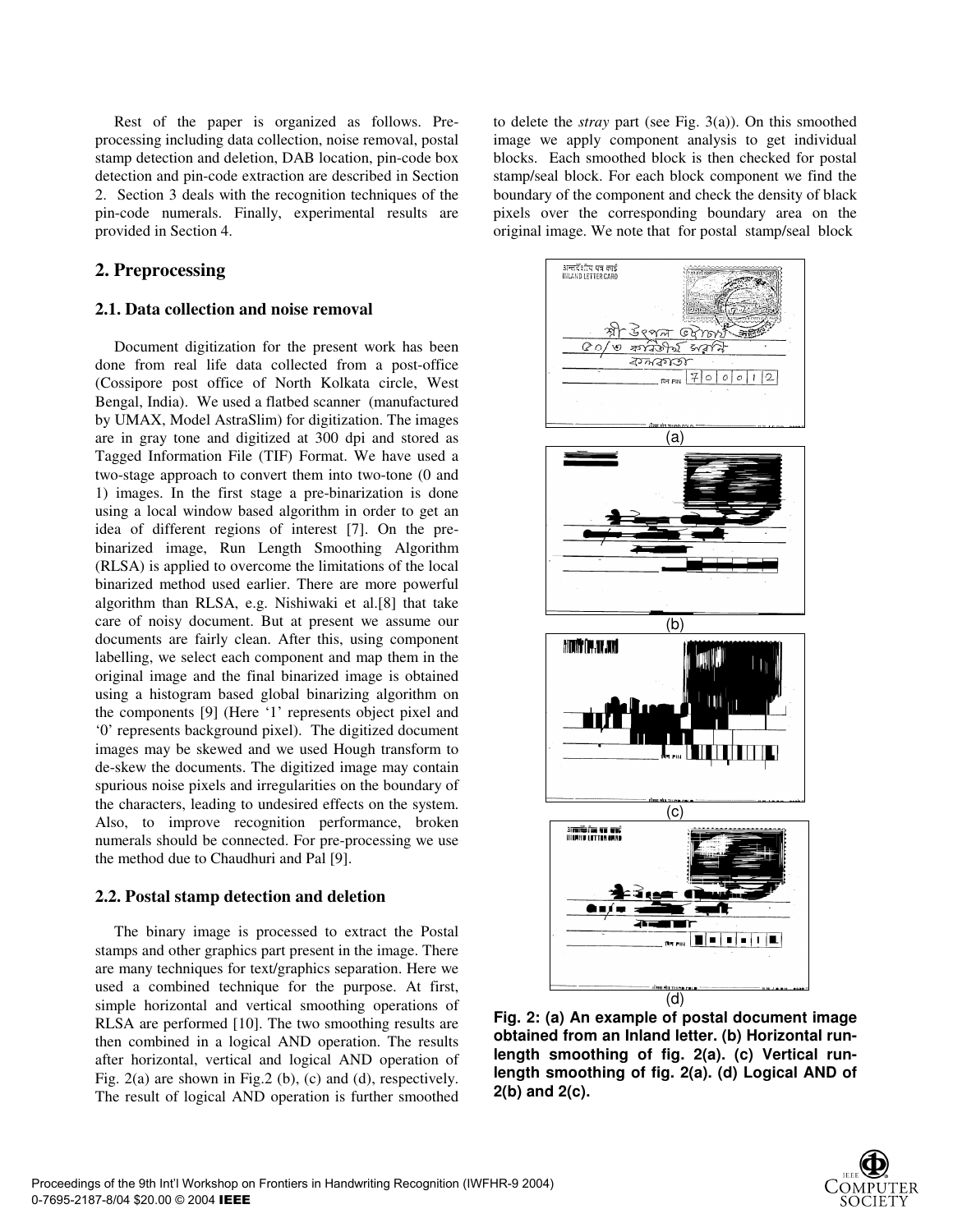the density of black pixels are very high compared to text line block. Also, we noticed that the postal stamp/seal block contains many small components whereas such small components are not present in other blocks. Based on the above criteria non-text parts are detected. After detection of a postal stamp/seal block we delete that block from the documents for future processing.

#### **2.3. DAB detection**

Using positional information of the text block we detect DAB from a postal image. In case of Indian postal documents, address on the postal document is generally written in the manner that DAB will be in the right lower part of the documents. Using this clue we segment DAB from the postal documents.

## **2.4. Pin-code box detection and extraction**

In some Indian postal documents (e.g. Post-card, Inland letters etc.) there are pre-printed boxes to write pin-code. We call these boxes as pin-code boxes. People generally write the destination pin-code inside these boxes. Here, at first, we detect whether there is a pin-code box or not. If it exists, our method will extract the pincode from the box if pin-code is written within the pincode box.



**Fig. 3: (a) Smoothed version of Fig. 2(d). (b) Detected DAB part.** 

For pin-code box extraction we apply component labelling and select those components as candidates, which satisfy the following criteria. A component is selected as candidate component if the length of the component is greater than five times the width of the component and the length of the component is less than seven times the width of the component. Since an Indian pin-code box contains six square boxes, the length of a box component will be about six times the width of the component. Based on this principle we choose the

candidate component. Let X be the set of these selected components. If we get only one such component then that is considered as the pin-code box. If no such candidate component is obtained, then we assume that there is no pin-code box. If the number of candidate components is two or more, then we decide the best component for pincode as follows. We scan each column of a selected component from top and as soon as we get a black pixel we stop and note the row value of this point. Let  $t_i$  be the row value of the ith column obtained during top scanning. Similarly, we scan each column of the selected component from bottom and as soon as we get a black pixel we stop and note the row value of this point. Let  $b_i$  be the row value of the ith column obtained during scanning from bottom. We compute the absolute value of  $b_i - t_i$ , for all columns. Let W be the width of the component. The selected component satisfying  $|(b_i - t_i) - 2R_w| \le W \le |(b_i$  $t_i$ )+ 2 $R_w$ l is chosen as pin-code box component. Here  $R_w$  is the length of most frequently occurring black run of a component. In other words,  $R_w$  is the statistical mode of the black run lengths of the components. The value of  $R_w$ is calculated as follows. The component is scanned both horizontally and vertically. Let from this component we get n different run-lengths  $r_1$ ,  $r_2$ ,  $r_n$  with frequencies  $f_1$ ,  $f_2$ ...f<sub>n</sub>, respectively. In this case, the value of  $R_w = r_i$  where f<sub>i</sub>  $=$  max (f<sub>i</sub>),  $j = 1...n$ .

After detection of the pin-code box, vertical and horizontal lines are detected and deleted. Next depending on the positions of the vertical lines the pin-code numerals are extracted from left to right to preserve the order of occurrence of the numerals. Pin-code box extracted from Fig. 3(b) by the proposed algorithm is shown in Fig. 4(a). Also pin-code numerals extracted from Fig. 4(a) are shown in Fig. 4(b). From experiment of 4200 data we noticed that about 9.5% of the numerals touched/crossed the border of the pin-code box. However, our method can extract most of such cases properly.



**Fig. 4: (a) Extracted part of pin-code box from the DAB shown in Fig. 3(b). (b) Extracted pincode numerals from the pin-code box.** 

#### **3. Numeral recognition**

After extraction of numerals from the image we proceed for their recognition. For recognition we do not compute any feature from the image. Only the raw images are used for classification. As we have used Neural Network for recognition, which uses a fixed set of input, we normalized the image first to a 28x28 pixel size.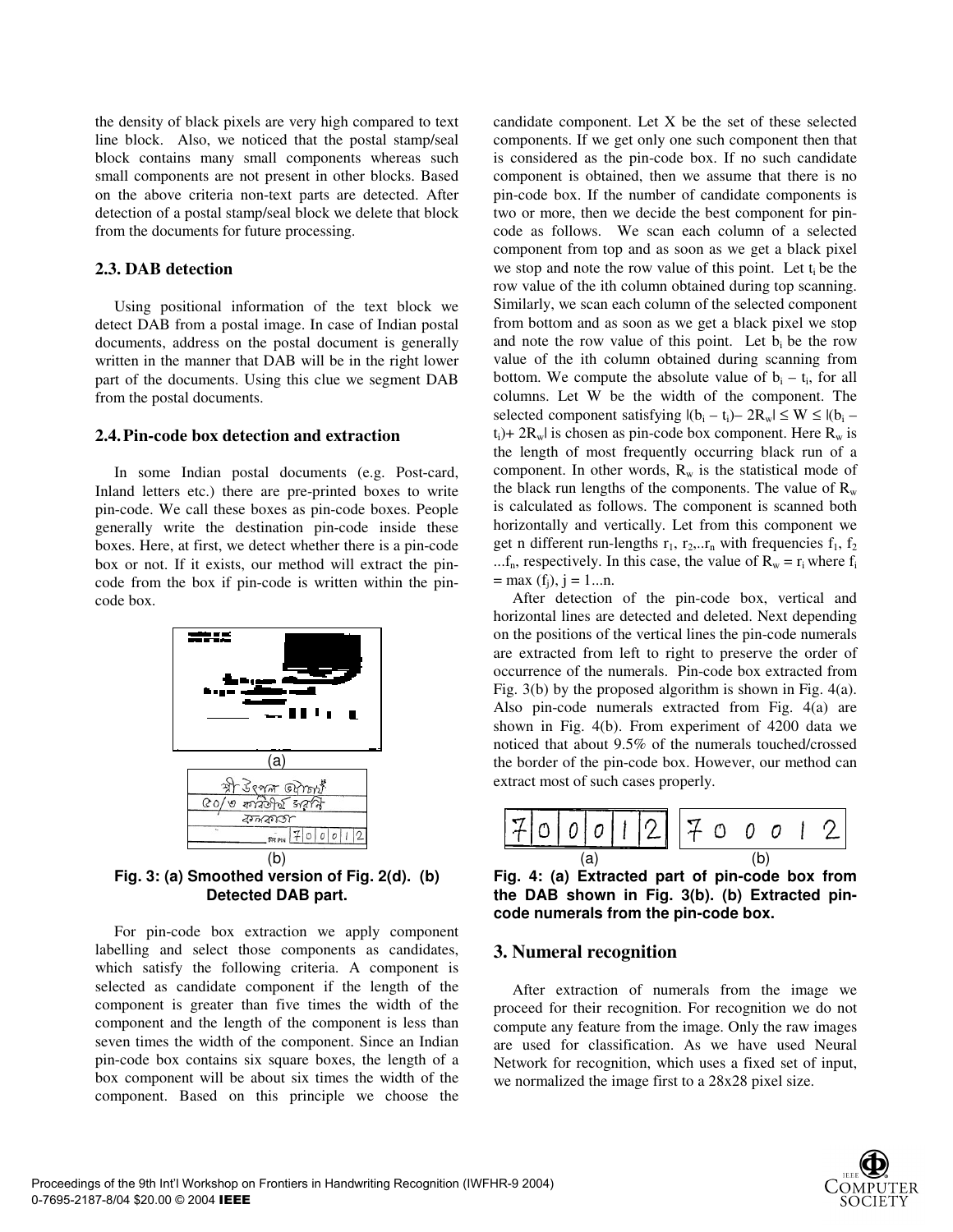#### **3.1. Normalization**

Normalization is one of the important pre-processing factors for character recognition. Normally, in normalization the character image is linearly mapped onto a standard plane by interpolation/extrapolation. The size and position of character is controlled such that the length and width of normalized plane are filled. By linear mapping, the character shape is not only deformed but also the aspect ratio changes. Here we use an Aspect Ratio Adaptive Normalization (ARAN) technique for the purpose [11].

**3.1.1. Implementation of normalization.** For ease of classification, the length and width of a normalized image plane is fixed. In ARAN adopted by us, however, the image plane are not necessarily filled. Depending on the aspect ratio, the normalized image is centered in the plane with one dimension filled. Assume the standard plane is square and the side length is denoted by L. If the width and height of the input image are  $W_1$  and  $H_1$  respectively then the aspect ratio  $(R_1)$  is defined by

$$
R_1 = \begin{cases} W_1/H_1 & \text{If } W_1 < H_1 \\ H_1/W_1 & \text{otherwise} \end{cases}
$$
 (1)

**3.1.2. Aspect ratio mapping.** To implement the normalization, the width and height of the normalized image,  $W_2$  and  $H_2$ , are determined. We set max  $(W_2, H_2)$ equal to the side length L of the standard plane, while min  $(W_2, H_2)$  is determined by its aspect ratio. The aspect ratio of the normalized image is adaptable to that of the original image. Hence the aspect ratio mapping function determines the size and shape of the normalized image. The image plane is expanded or trimmed so as to fit this range. The aspect ratio of the original image is calculated by Eq. (1). To calculate the mapping function  $(R_2)$  for the normalized image, we have used square root of the aspect ratio of the original image, given by

$$
R2 = \sqrt{R_1}.
$$

To map the image  $f(x, y)$  to the new image  $g(x', y')$  we have used forward mapping to implement the normalization given by

$$
x' = \alpha x \qquad \qquad y' = \beta y
$$

where  $\alpha = W_2/W_1$  and  $\beta = R_{2*} H_2/H_1$  if  $(W_2 > H_2)$ . and  $\alpha = R_{2*} W_2/W_1$  and  $\beta = H_2/H_1$  otherwise

An example of original and normalized image is shown in Fig. 5(a-b).



#### **3.2. Neural network**

Based on the above normalization we use Multilayer Perceptron (MLP) Neural Network based scheme for the recognition of Arabic and Bangla numerals [12]. The MLP is, in general, a layered feed-forward network, that can be represented by a directed acyclic graph. Each node in the graph stands for an artificial neuron of the MLP, and the labels in each directed arc denote the strength of synaptic connection between two neurons and the direction of the signal flow in the MLP.

For pattern classification, the number of neurons in the input layer of an MLP is determined by the number of features selected for representing the relevant patterns in the feature space and output layer by the number of classes in which the input data belongs. The Neurons in hidden and output layers compute the sigmoidal function on the sum of the products of input values and weight values of the corresponding connections to each neuron.

*Training* process of an MLP involves tuning the strengths of its synaptic connections so that it can respond appropriately to every input taken from the training set. The number of hidden layers and the number of neurons in a hidden layer required to design an MLP are also determined during its training. Training process incorporates learning ability in an MLP. Generalization ability of an MLP is tested by checking its responses to input patterns which do not belong to the training set.

Back propagation algorithm, which uses patterns of known classes to constitute the training set, represents a *supervised learning* method. After supplying each training pattern to the MLP, it computes the sum of the squared errors at the output layer and adjusts the weight values of the synaptic connections to minimize the error sum. Weight values are adjusted by propagating the error sum from the output layer to the input layer.

The present work selects a 2-layer perceptron for the handwritten digit recognition. The number of neurons in input and output layers of the perceptron is set to 784 and 16, respectively. This is because the size of the normalized image is 28x28 (784), and the number of possible classes in handwritten numerals for the present case is 16. Although because of bi-lingual (Arabic and local language Bangla) nature of the Indian postal documents the number of numeral class is supposed to be 20, we have used only 16-classes in the output layer of the MLP. This is because Arabic and Bangla 'zero' are (historically the Arabs borrowed the zero from India and transported to the west) same and we consider these two as a single class. Also Arabic 'eight' and Bangla 'four' are same. Arabic and Bangla 'two' are very similar. Arabic 'nine' and Bangla 'seven' are also similar. To get an idea of such similarity see Fig. 6.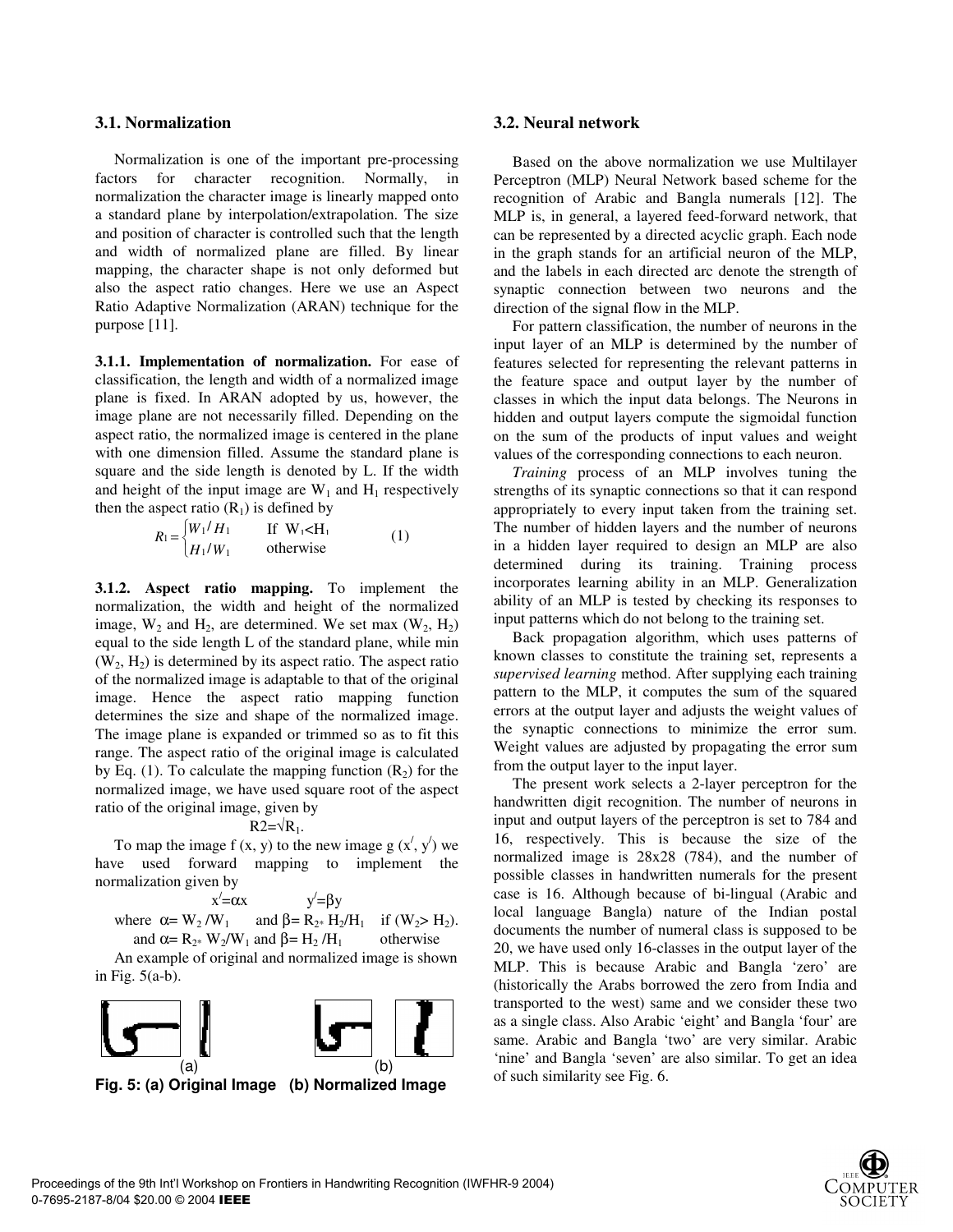

The number of hidden units of the proposed network is 400, Back Propagation learning rate is set to suitable values based on trial runs. The *stopping criteria* of BP algorithm selected for the present work is that the sum of the squared errors for all of the training patterns will be less than a certain limit.

In the proposed system we used three classifiers for the recognition. The first classifier deals with 16-class problem for simultaneous recognition of Bangla and Arabic numerals. Other two classifiers are for recognition of Bangla and Arabic numerals, separately. The Bangla classifier is developed only for 10 Bangla numerals and the Arabic classifier is developed for 10 Arabic numerals. Based on the output of the 16-class classifier we decide the language in which pin-code is written. As mentioned earlier, Indian pin-code contains six digits. If out of these six numerals majority of the numerals are recognised as Bangla by the 16-class classifier then we use Bangla classifier on this pin-code to get higher recognition rate. Similarly, if the majority of the numerals are recognised as Arabic by the 16-class classifier then we use Arabic classifier on this pin-code to get better result.

## **4. Result and discussion**

## **4.1. Result on DAB detection**

The performance of the proposed system on postal stamp/seal detection, and DAB location are as follows. We have tested our system on 2860 postal images and noted that the accuracy for postal stamp/seal detection, and DAB location are 95.98% and 98.55%, respectively. Some errors in postal stamp/seal detection and DAB location appeared due to overlapping of postal stamp/seal with the text portion of address part. Some errors also appeared due to poor quality of the images.

#### **4.2. Result on pin-code box detection**

The performance of the proposed system on pin-code box extraction is as follows. We have tested our system on 2860 postal images and the accuracy for pin-code box extraction module is 97.64%. The main source of errors was due to broken pin-code box, poor quality of the images and touching of the text portion of DAB with the pin-code box.

#### **4.3. Result on numeral recognition**

For the experiment of the proposed numeral recognition approach we collected 7500 postal documents images. Some form documents were also considered for data collection. We collected 15096 numerals from these documents for experiment. 80% of the data were collected from postal documents and the rest were from form documents. Among these numerals 8690 (4690 of Bangla and 4000 of Arabic) were selected for training of the proposed 16-class recognition system and the remaining 6406 (3179 of Bangla and 3227 of Arabic) numerals were used as test set. For experiment on Arabic and Bangla individual classifier we also collected two datasets of 10677 and 11042 numerals. We consider 5876 (6290) data for training and 4801 (4752) data for testing of Arabic (Bangla) classifiers.

The overall accuracy of the proposed 16-class classifier and individual Bangla and Arabic classifiers on the above data set are given in Table 1. From the Table we note that in Bangla classifier we obtained 2.03% better accuracy than the 16-class classifier. This is due to decrease in the number of classes and also decrease in the shape similarity among Arabic and Bangla numerals. The, confusion matrix of three classifiers are shown in Table 2, Table 3(a) and 3(b), respectively. In the table the data size of different numerals are not equal. This is because we have collected majority of the data from postal documents and the numerals in postal documents are not equally distributed.

**Table 1: Overall numeral recognition accuracy on the training and test set of data.** 

| Classifier          | Recognition rate    |                 |  |  |  |  |  |  |  |
|---------------------|---------------------|-----------------|--|--|--|--|--|--|--|
|                     | <b>Training Set</b> | <b>Test Set</b> |  |  |  |  |  |  |  |
| 16-class classifier | 98.31%              | 92.10%          |  |  |  |  |  |  |  |
| Bangla classifier   | 98.71%              | 94.13%          |  |  |  |  |  |  |  |
| Arabic classifier   | 98.50%              | 93.00%          |  |  |  |  |  |  |  |

## **Table 2: confusion matrix obtained for 16 class classifier.**

| Numeral                | $Classified as \nightharpoonup$ |                         |                |                 |                |                         |                |                         |                |                 |                |                |                         |                         |                         |                   |
|------------------------|---------------------------------|-------------------------|----------------|-----------------|----------------|-------------------------|----------------|-------------------------|----------------|-----------------|----------------|----------------|-------------------------|-------------------------|-------------------------|-------------------|
| (data size)            | $\Omega$                        | S                       | ć.             | ٠               | 8              | $\alpha$                | G              | ٩                       | b              | $\mathbf{z}$    | 1              | 3              | 4                       | 5                       | 6                       | $\overline{\tau}$ |
| 0(1226)                | 1169                            | $\overline{2}$          | $\overline{2}$ | $\overline{14}$ | 5              | $\overline{\mathbf{8}}$ | $\overline{4}$ | 5                       | ī              | ī               | $\overline{0}$ | $\overline{0}$ | $\overline{4}$          | $\overline{\mathbf{8}}$ | $\overline{\mathbf{3}}$ | $\overline{0}$    |
| 5(433)                 | 1                               | 399                     | $\overline{a}$ | 1               | $\overline{2}$ | 0                       | 5              | 0                       | 0              | $\overline{17}$ | 1              | $\theta$       | O                       | $\overline{2}$          | $\Omega$                |                   |
| 2(759)                 | $\overline{4}$                  | 8                       | 689            | $\overline{1}$  | 20             | 6                       | $\overline{0}$ | 3                       |                | $\overline{2}$  | 6              |                | $\overline{\mathbf{x}}$ |                         | 3                       | $\overline{2}$    |
| 9(303)                 | $\overline{2}$                  | $\overline{\mathbf{3}}$ | $\overline{0}$ | 269             | $\overline{2}$ | 10                      | 9              | $\overline{0}$          | $\overline{0}$ | 5               | $\overline{0}$ | $\overline{0}$ | $\overline{0}$          | $\overline{0}$          | $\overline{\mathbf{3}}$ | $\overline{0}$    |
| 8 (507)                | 3                               | $\Omega$                | $\overline{2}$ | O               | 476            | 1                       | $\Omega$       | $\overline{\mathbf{8}}$ | ō              | ō               | $\overline{4}$ | $\overline{4}$ | 1                       | $\overline{4}$          | $\overline{\mathbf{3}}$ | 1                 |
| (246)                  | $\overline{4}$                  | $\overline{2}$          | 1              | $\mathbf{1}$    | $\overline{4}$ | 233                     | $\overline{0}$ | $\overline{0}$          | 1              | $\overline{0}$  | $\overline{0}$ | $\overline{0}$ | $\overline{0}$          | $\overline{0}$          | $\overline{0}$          | $\overline{0}$    |
| 6(211)                 | ı                               | $\overline{2}$          | $\overline{0}$ | 9               | $\Omega$       | 3                       | 191            | $\overline{0}$          | $\overline{2}$ | ĩ               | $\overline{0}$ | $\overline{0}$ | 1                       | $\Omega$                | 1                       | $\overline{0}$    |
| 9(655)                 | 1                               | 0                       | 4              | ĩ               | 5              | $\Omega$                | $\Omega$       | 622                     | 0              | 0               | 1              | 1              | 11                      | $\Omega$                | $\Omega$                | 9                 |
| $b$ <sup>-</sup> (206) | 1                               | $\overline{0}$          | $\overline{0}$ | $\overline{0}$  | ō              | ō                       | $\overline{0}$ | Ō                       | 203            | ĩ               | ī              | ō              | $\overline{0}$          | $\overline{0}$          | $\overline{0}$          | ō                 |
| $\frac{1}{6}$ (206)    | 1                               | 13                      | $\overline{2}$ | $\overline{0}$  | 3              | $\Omega$                | $\overline{2}$ | $\overline{0}$          | $\overline{0}$ | 184             | $\overline{0}$ | $\Omega$       | $\overline{0}$          | $\Omega$                | 0                       | 1                 |
| 1 (418)                | $\bf{0}$                        | 1                       | 14             | 0               | ī              | 0                       | ō              | 9                       | 4              | ō               | 375            | $\theta$       | $\mathbf{1}$            | 10                      | $\overline{2}$          | 1                 |
| 3(226)                 | 1                               | 1                       | $\overline{2}$ | í               | 7              | ō                       | $\overline{0}$ | 7                       | ō              | $\overline{0}$  | 5              | 189            | $\overline{0}$          | $\overline{9}$          | $\overline{0}$          | 4                 |
| 4(216)                 | $\circ$                         | 0                       | 0              | 1               | $\Omega$       | $\Omega$                | ō              | $\overline{2}$          | 0              | ĩ               | $\overline{c}$ | $\theta$       | 207                     | 1                       | $\Omega$                | $\overline{2}$    |
| 5 (289)                | $\overline{6}$                  | $\overline{0}$          | 1              | $\overline{0}$  | 10             | $\overline{0}$          | $\overline{0}$ | $\overline{2}$          | ī              | ī               | 7              | $\overline{9}$ | $\overline{\mathbf{8}}$ | 239                     | $\overline{4}$          | ī                 |
| 6(280)                 | $\overline{0}$                  | $\overline{0}$          | 1              | 3               | 3              | 3                       | 3              | Ō                       | $\overline{2}$ | $\overline{2}$  | 2              | ō              | 1                       | $\overline{2}$          | 258                     | $\overline{0}$    |
| 7.0251                 |                                 | 0                       |                | $\overline{0}$  | $\Omega$       | $\overline{0}$          | $\overline{0}$ | 12                      | 1              | $\overline{0}$  | 2              | $\Omega$       | $\overline{Q}$          | $\overline{2}$          | 0                       | 197               |